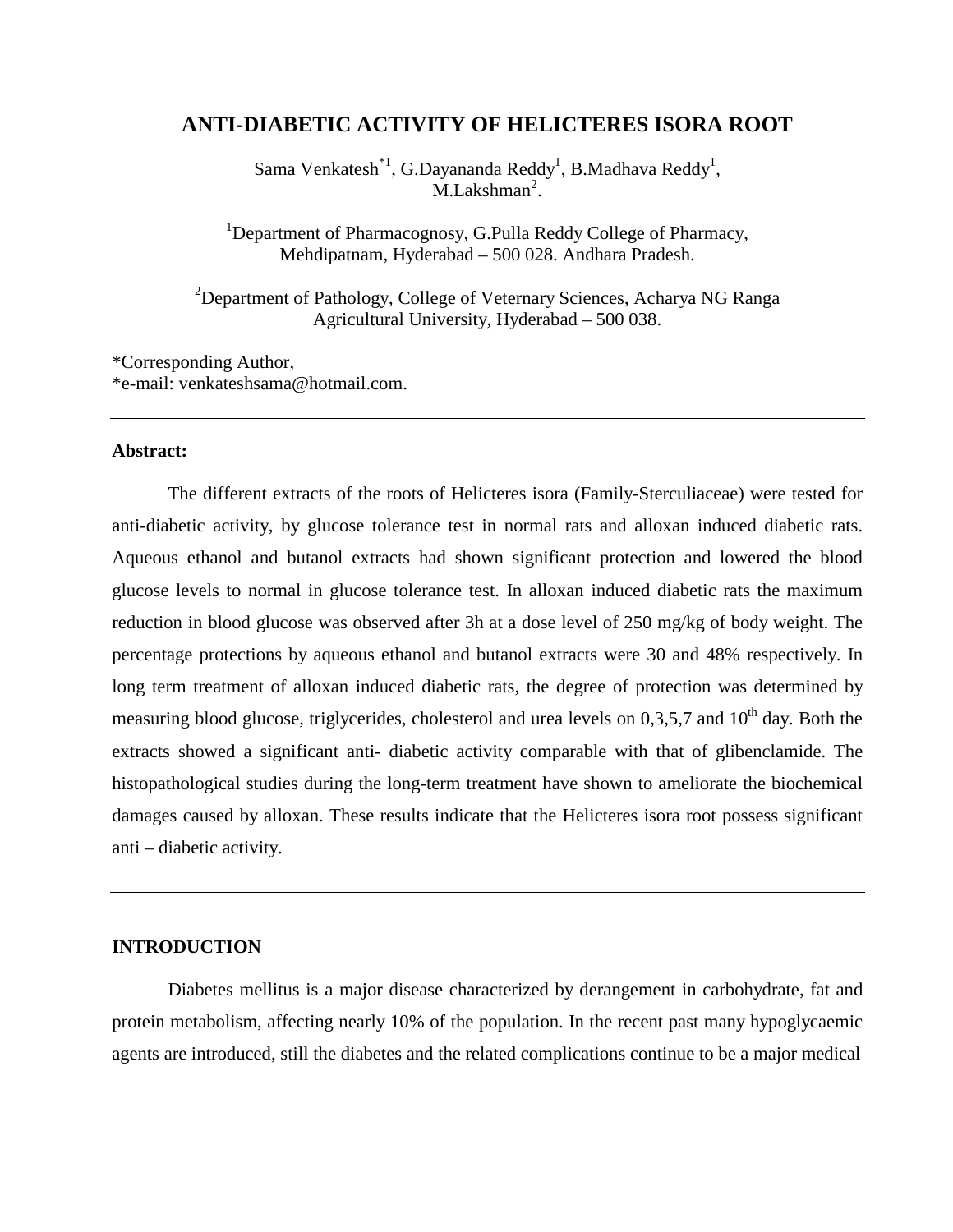problem not only in developed countries but also in developing countries. Many Indian medicinal plants are reported to be useful in diabetes<sup>1, 2</sup>. However, search for new anti-diabetic drugs continue.

Helicteres isora Linn. (Family – Sterculiaceae) is a shrub or small tree available in forests from Bengal to Ceylon. In traditional the root juice is claimed to be useful in diabetes, empyema, and a favorite cure for snakebite<sup>1, 3</sup>. From the roots betulic acid, daucosterol, sitosterol, isorin<sup>4</sup> were isolated. Cucurbitacin B and isocucurbitacin B were isolated and reported to possess cytotoxic activity<sup>5</sup>. The present study was undertaken to verify the claim and evaluate the anti-diabetic property of the roots H. isora.

#### **EXPERIMENTAL**

1. Plant Material

The roots of H. isora were collected from Srisailam forest. Andhra Pradesh, India and authenticated by Dr.S.T.Ramchandrachari, Principal and Taxanomist, Kamareddy Degree College, Kamareddy, India. A voucher specimen (HI/Rt/99) is being maintained in the laboratory of Phytochemistry and Pharmacognosy, G.Pulla Reddy College of Pharmacy, Hyderabad, India. The roots are dried in shade.

2. Preparation of extracts

The dried root powder (5-kg) was extracted with 80% aqueous ethyl alcohol by maceration process for 3 days. The concentrated aqueous ethanol extract (113 g) was suspended in water and fractionated with butyl alcohol (4x500 ml) and yielded of butanol extract, (16.57g).

3. Test animals

Male wistar albino rats  $(160 - 200)$  g) were used in the experiment. Animals maintained under standard environmental conditions, were fed with a standard diet (Hindustan Lever, India) and water ad libitum. The animals were fasted for 16h before experimentation but allowed free access to water.

4. Effect of H. isora extracts on glucose tolerance in rats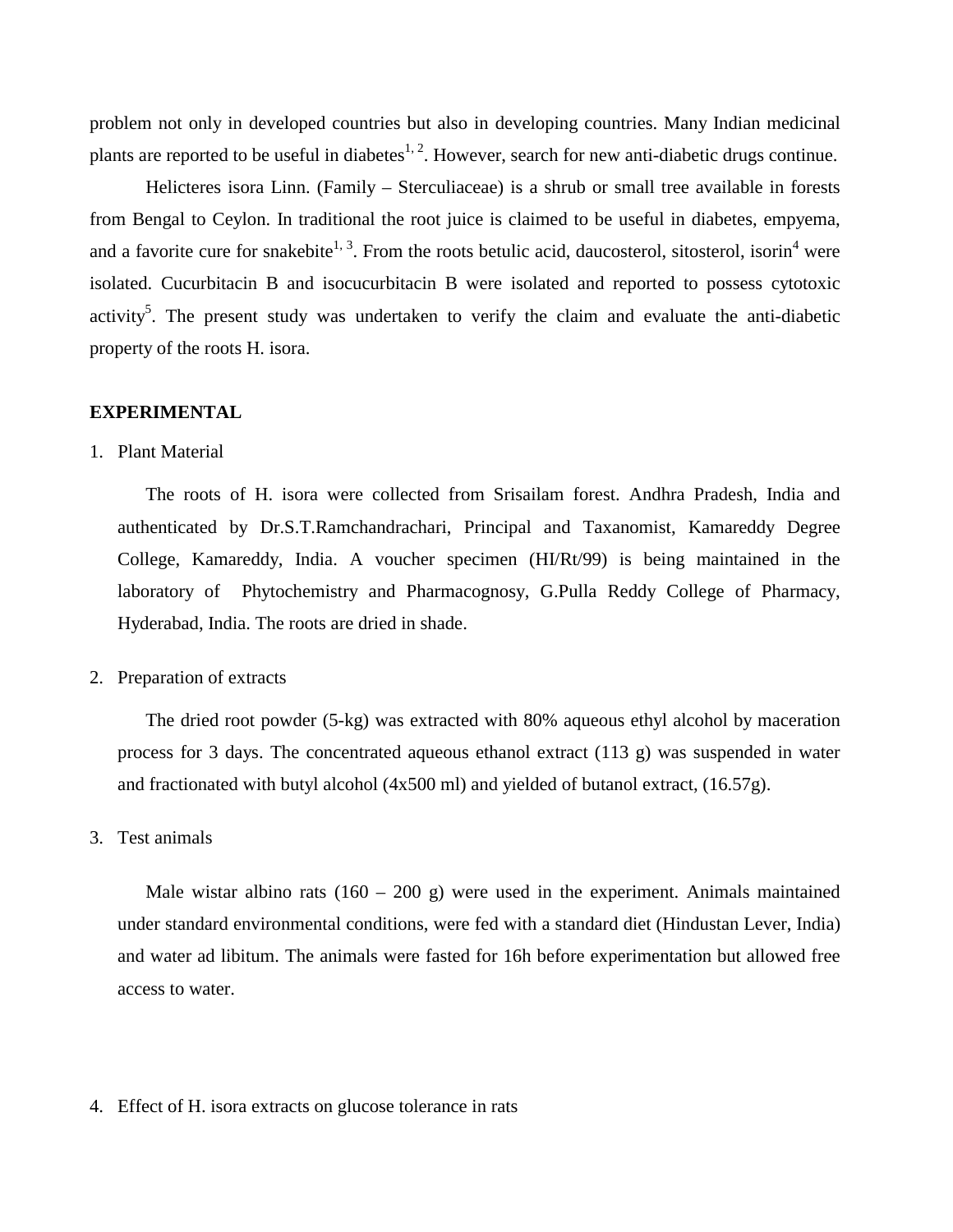Fasted rats were divided into 3 groups of six rats each. Group l served as a control, received distilled water. Group  $II - III$  received aqueous ethanol and butanol extracts respectively at a dose of 250 mg/kg body weight as a fine aqueous suspension orally. The rats of all groups were given glucose (2 g/kg body weight, p.o) 30min after administration of the drug. Blood samples were collected from the tail vein just prior to glucose administration and at 30 and 90 min after the glucose loading. Serum was separated and blood glucose levels were measured immediately by glucose-oxidase method<sup>6</sup>.

## 5. Effect of the H. isora extracts on alloxan-induced diabetic rats

Male wistar rats (180-200g) were made diabetic by a single i.p injection of 120mg/kg body weight of alloxan monohydrate in sterile normal saline. The rats were maintained on 5 % glucose solution for next 24h to prevent hypoglycaemia<sup>7</sup>. Five days later blood samples were drawn from tail vein and glucose levels were determined to confirm the development of diabetes (350mg/dl). The diabetic rats were divided into four groups, each containing six animals. Controls rats (Group I) were given distilled water orally, while H. isora aqueous ethanol, and butanol extracts were given to groups II-III respectively, at a dose of 250 mg/kg, orally. Group IV received glibenclamide at dose of 10 mg/kg. Blood samples were collected from the tail vein just prior to and 1h, 3h and 5h after drug administration.

 The effect of H. isora extracts was also tested for a prolonged treatment. The diabetic male wistar rats (160-180g) were divided into four groups of eight rats each. Group I served as diabetic control received distilled water instead of extracts. The rats of group II-III received aqueous ethanol and butanol extracts respectively at dose of 250 mg/kg body weight, as fine aqueous suspension, orally. Group IV received glibenclamide at dose of 10 mg/kg. The administration of extracts was continued for 10 days, once daily. Blood samples were collected through the tail vein just prior to and on days 1,3,5,7 and 10 after drug administration. The blood glucose, urea, total cholesterol, triglyceride levels were determined for all the samples.

## 6. Histopathological studies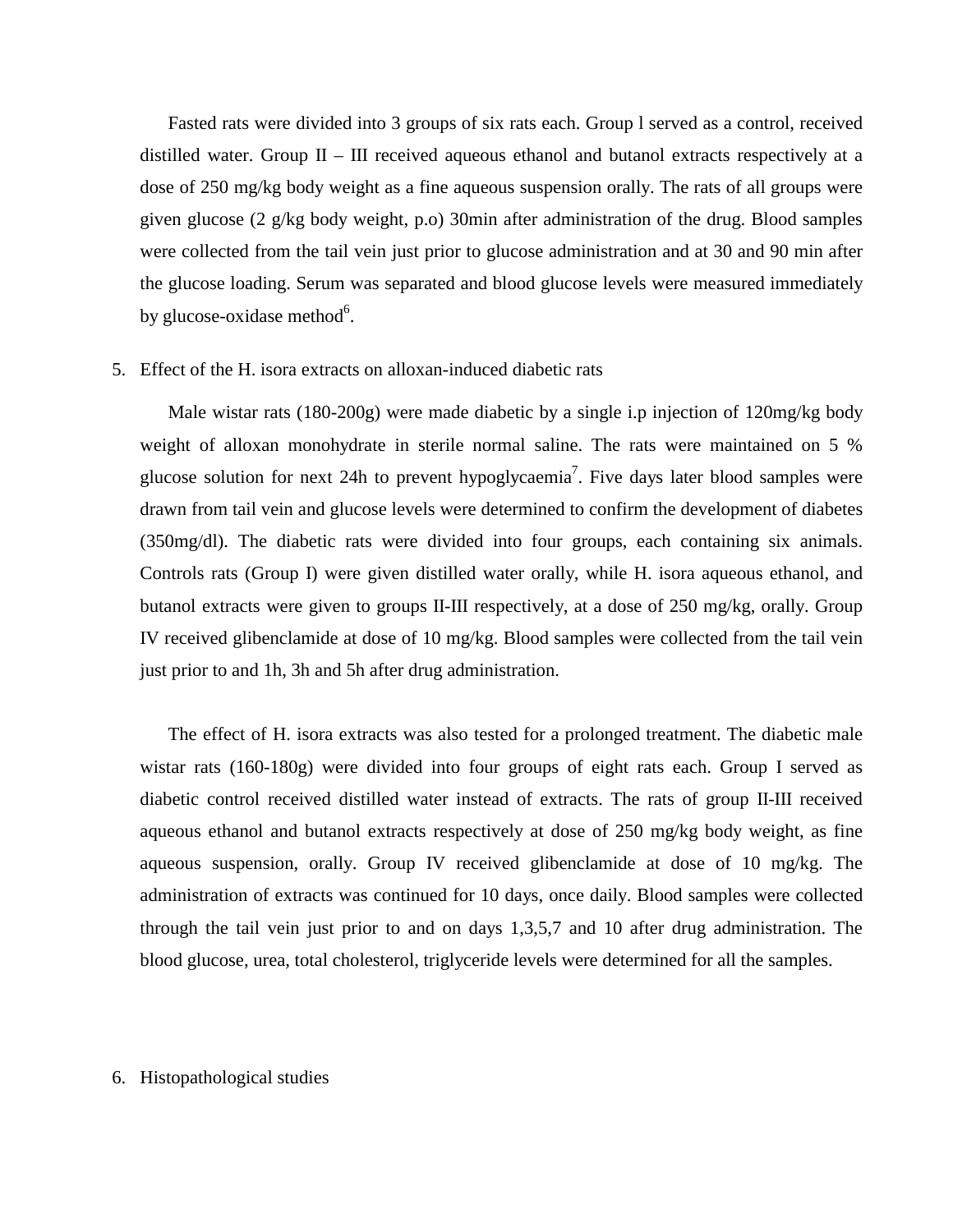Animals were sacrificed on  $5<sup>th</sup>$  and  $10<sup>th</sup>$  day during prolonged treatment. Pancreas, liver and kidney were removed, washed with cold saline and preserved in 10% formalin in buffered form. Blocks from tissues were routinely processed and embedded in paraffin. Thin sections were cut using rotary microtome and stained with hematoxilin and eosin for histomorphology evaluation.

## 7. Statistical analysis

The results are expressed as mean S.E.M. the significant of various treatments was calculated using students t-test and were considered statistically significant when P< 0.05.

## **RESULTS**

 The extracts of H. isora have shown significant (P<0.001) increase in glucose tolerance. The results are given in Table 1. The blood glucose levels were reduced considerably within 60 minutes of the drug administration. The butanol and aqueous ethanol extracts reduced the glucose levels to normal. Maximum, effect was observed for butanol extract.

 In alloxan-induced diabetic rats also, both extracts have shown considerable reduction in blood glucose levels. The results are shown in table 2. The reduction in glucose levels is significant  $(p<0.001)$  in the treated animals at 1h, 3h and 5h after drug administration. The maximum percentage reduction in blood glucose levels was found to be in butanol extract (48.86%), while aqueous ethanol showed (30%) blood glucose level. Treatment of the diabetic rats with glibenclamide (10 mg/kg) produced (29.77%) fall of blood glucose after 3h treatment.

 The prolonged treatment of H. isora extracts on alloxan-induced diabetic rats produced consistent reduction in the blood glucose levels. Both the extracts have shown significant  $(p<0.001)$ reduction of blood glucose, urea, total cholesterol and triglycerides during the 10 days treatment period. However the butanol extract has shown maximum reduction (144.71 mg/dl on  $10^{th}$  day) and at a faster rate compared to aqueous ethanol extract (223.51 mg/dl)

## **CONCLUSION**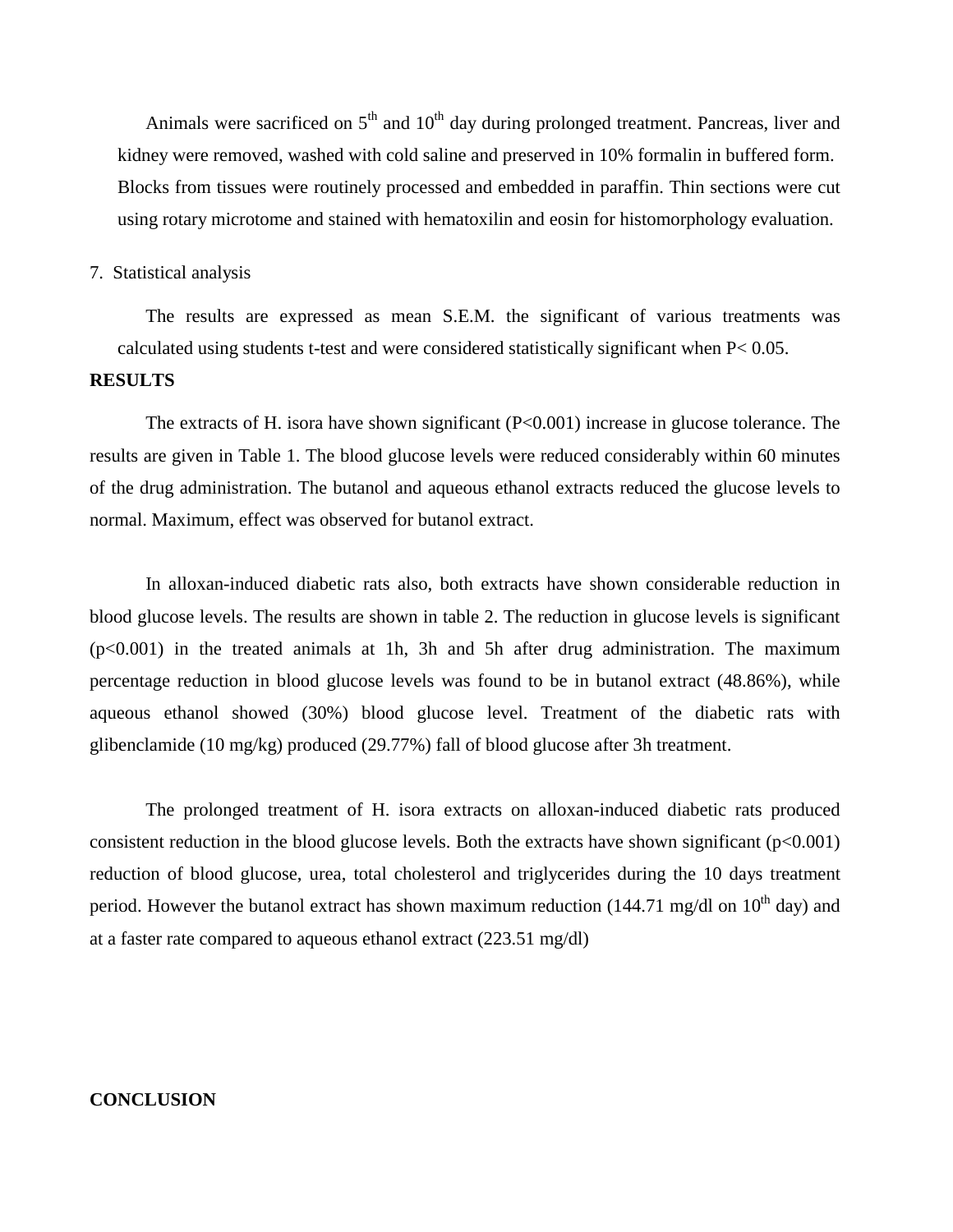Helicteres isora root juice is claimed to be useful in diabetes. Results of anti-diabetic activity of H. isora root extracts established the scientific basis for the utility of this plant in the treatment of diabetes. The aqueous ethanol and butanol extracts have shown significant reduction in blood glucose levels in both glucose loaded and alloxan induced diabetic rats. The butanol extract produced maximum anti-diabetic activity and is higher than the hypoglycemic activity of glibenclamide in the diabetic rats. Therefore it is obvious that the fractionation with butanol has enriched the active principles.

 In glucose loaded animals, the drug has reduced the blood glucose to the normal levels. It is possible that the drug may be acting by potentiating the pancreatic secretion or increasing the glucose uptake. Both aqueous ethanol and butanol extracts has reduced the glucose levels to 51% and 69% respectively, in prolonged treatment study. Hypercholestrolemia, hypertriglyceridemia, hyperurea have been reported to occur in alloxan diabetic rats  $8.9$  and a significant increased observed in our experiment was in accordance to these studies. Repeated administration of H. isora extracts had decreased the blood glucose, urea, total cholesterol and triglycerides significantly. Histopathological examination of pancreas, liver and kidney showed the recovery of damaged tissues when section of treated groups compared with diabetic control.

 In conclusion, H. isora root butanol extract showed significant anti-diabetic effect in diabetic rats after oral administration. Thus the claim made by the traditional Indian systems of medicine regarding the use of root juice of this plant in the treatment of diabetes stands confirms. Present efforts are directed to isolate the active constituents from butanol extract of H. isora roots and elucidation of mechanism of action.

#### **ACKNOWLEDGEMENTS**

 The authors wish to thank the All India Council for Technical Education, New Delhi for providing financial support. The authors also wish to thank the management of the college for encouraging and providing research facilities.

## **REFERENCES**

1. Kirithikar, K.R., Basu, B.D., An, I.C.S., 1995. Indian Medicinal Plants. Vol.1, International book distributors, Dehradun, India, P. 371 – 372.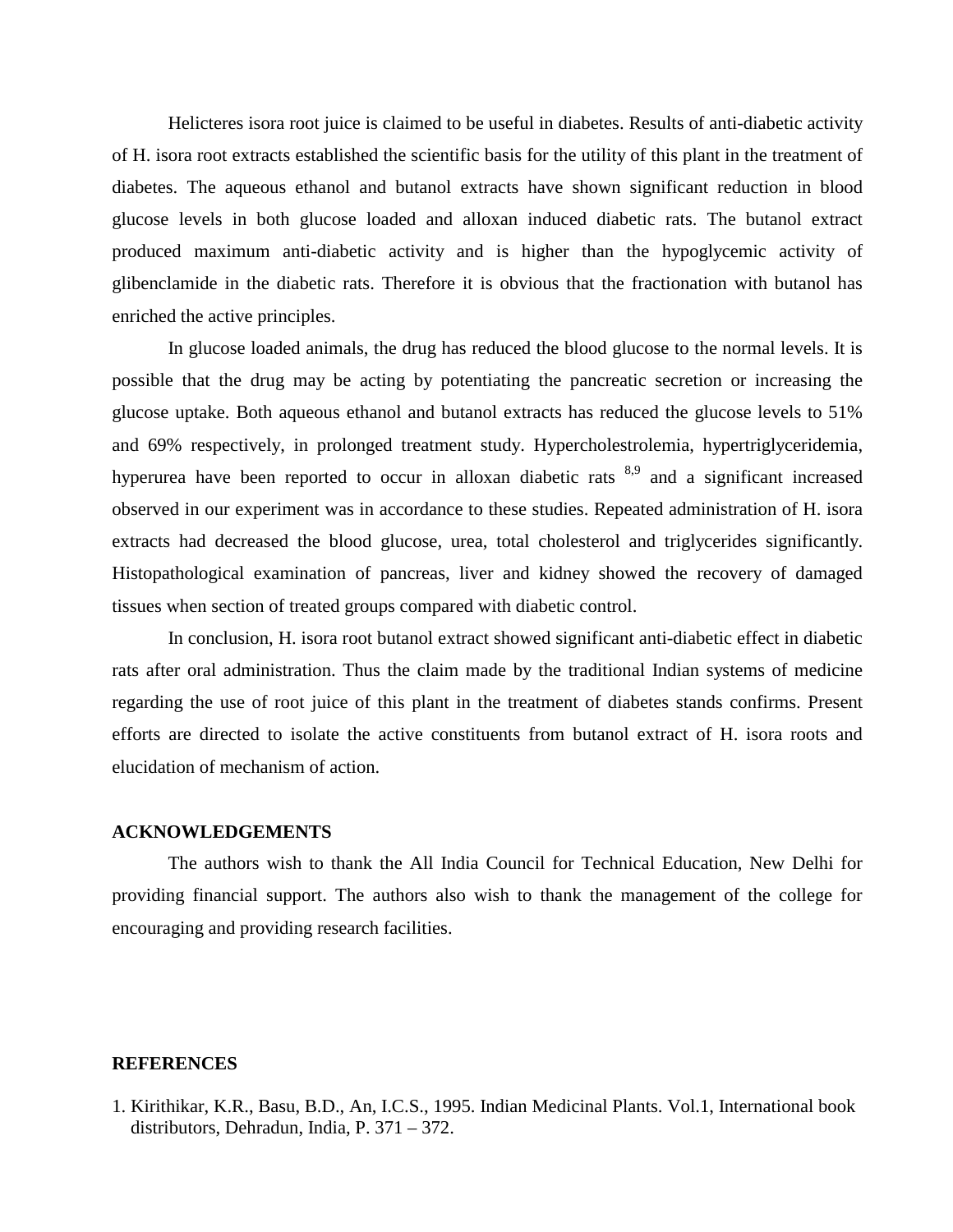- 2. Nadkarni, K.M., Nadkarni, A.K., 1976. Indian Materia Medica, Vol.1, Popular Prakashan, Bombay, India, P.615-616.
- 3. Singh, S.B., Singh, A.K., Thakur, R.S., 1984. Chemical Constituents of the leaves of Helicteres isora. Indian Journal of Pharmaceutical Sciences, 46(4), 148-149.
- 4. Qu, W.H., Li., J.G., Wang, M.S., 1991. Chemical studies on the Helicters isora. Zhongguo Yaoke Daxue Xuebao, 22(4), 203-206.
- 5. Bean, M.F., Antoun, M., Abramson, D., Chang, C.J., Mc Laughlin, J.L., Cassady, J.M., 1985. Cucurbitacin B and Isocucurbitacin B Cytotoxic components of Helecteres isora. Journal of Natural Product, 48(3), 500-503.
- 6. Trinder, P., 1969. Annals of clinical Biochemistry.6,24.
- 7. Gupta, N.P., Solis, N.G., Avella, M.E., Sanchez, E., 1984. Hypoglycaemic activity of Neurollena lobata. Journal of Ethanopharmacology, 10, 323-327.
- 8. Resmi, C.R., Aneez Fathima., Sinilal, B., Latha, M.S., 2001. Anti-diabetic effect of a Herbal drug in alloxan-diabetic rats. Indian drugs, 38(6), 319-322.
- 9. Joy, K.L., Kuttan, R., 1999. Anti-diabetic activity of Picrorrhiza kurroa extract. Journal of Ethanopharmacology, 67(2), 143-148.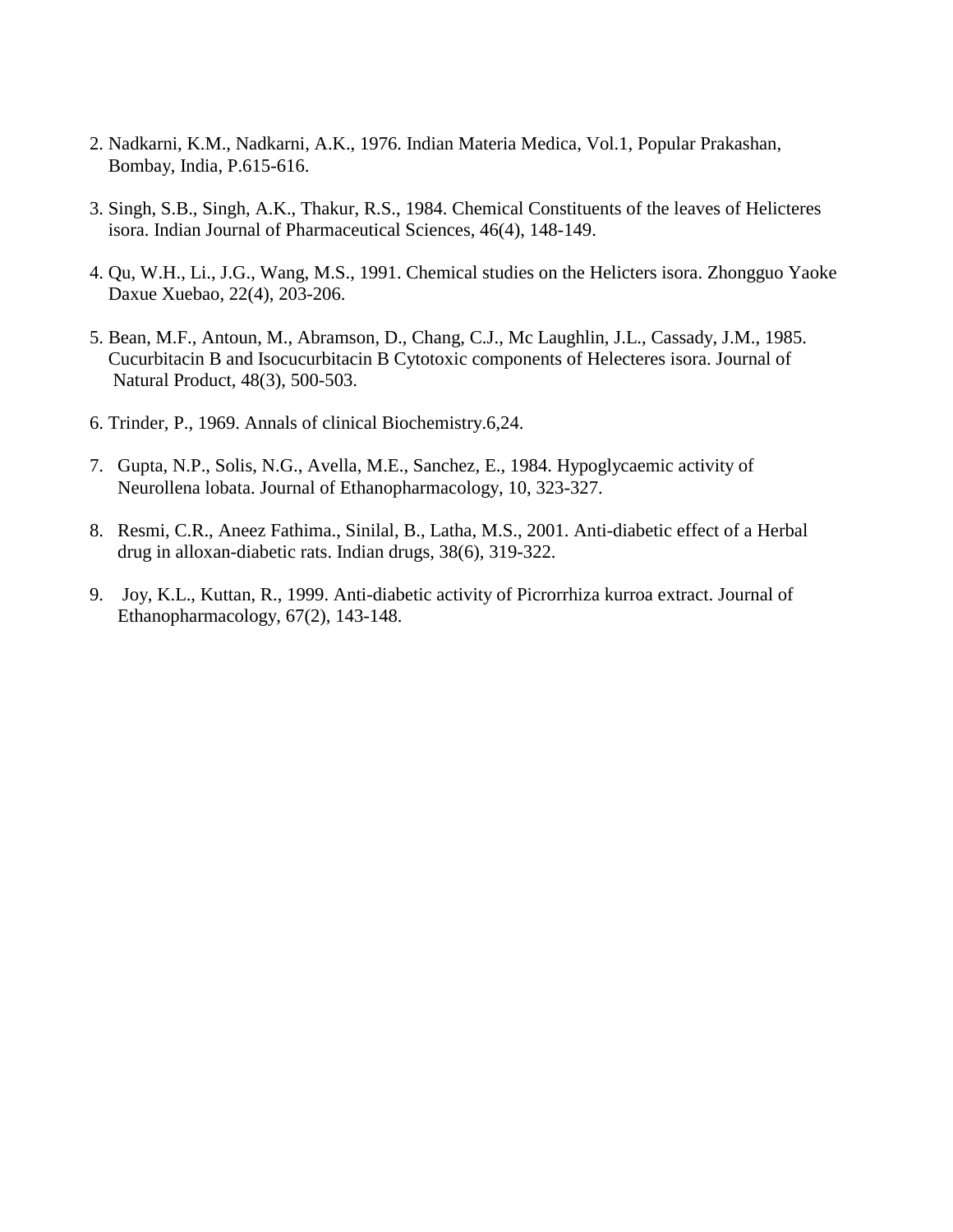# **Table 1**  Effects of H. isora extracts on oral glucose tolerance in rats<sup>a</sup>

| Group        | Treatment<br>$\frac{1}{2}$ dose / kg body<br>weight)  | Blood glucose $(mg/dl)$ |                                |                               |  |
|--------------|-------------------------------------------------------|-------------------------|--------------------------------|-------------------------------|--|
|              |                                                       | Fasting                 | 30 min                         | $90 \text{ min}$              |  |
|              | Glucose; 2g.                                          | $77.25 \pm 0.907$       | $146.90 \pm 1.76$              | $114.71 \pm 1.60$             |  |
| П            | Aqueous ethanol<br>extract $250$ mg +<br>Glucose      | $78.99 \pm 0.83$        | $103.36 \pm 1.33$ <sup>*</sup> | $85.81 \pm 1.13$ <sup>*</sup> |  |
| $\mathbf{I}$ | Butanol extract;<br>$250 \text{ mg} + \text{Glucose}$ | $79.03 \pm 0.91$        | $99.81 \pm 1.17$ <sup>*</sup>  | $83.52 \pm 1.02^*$            |  |

<sup>a</sup>Values are means  $\pm$  S.E.M., ; n = 6

\* P<0.001 VS group I

H. Isora extracts were given orally 30 min before glucose loading